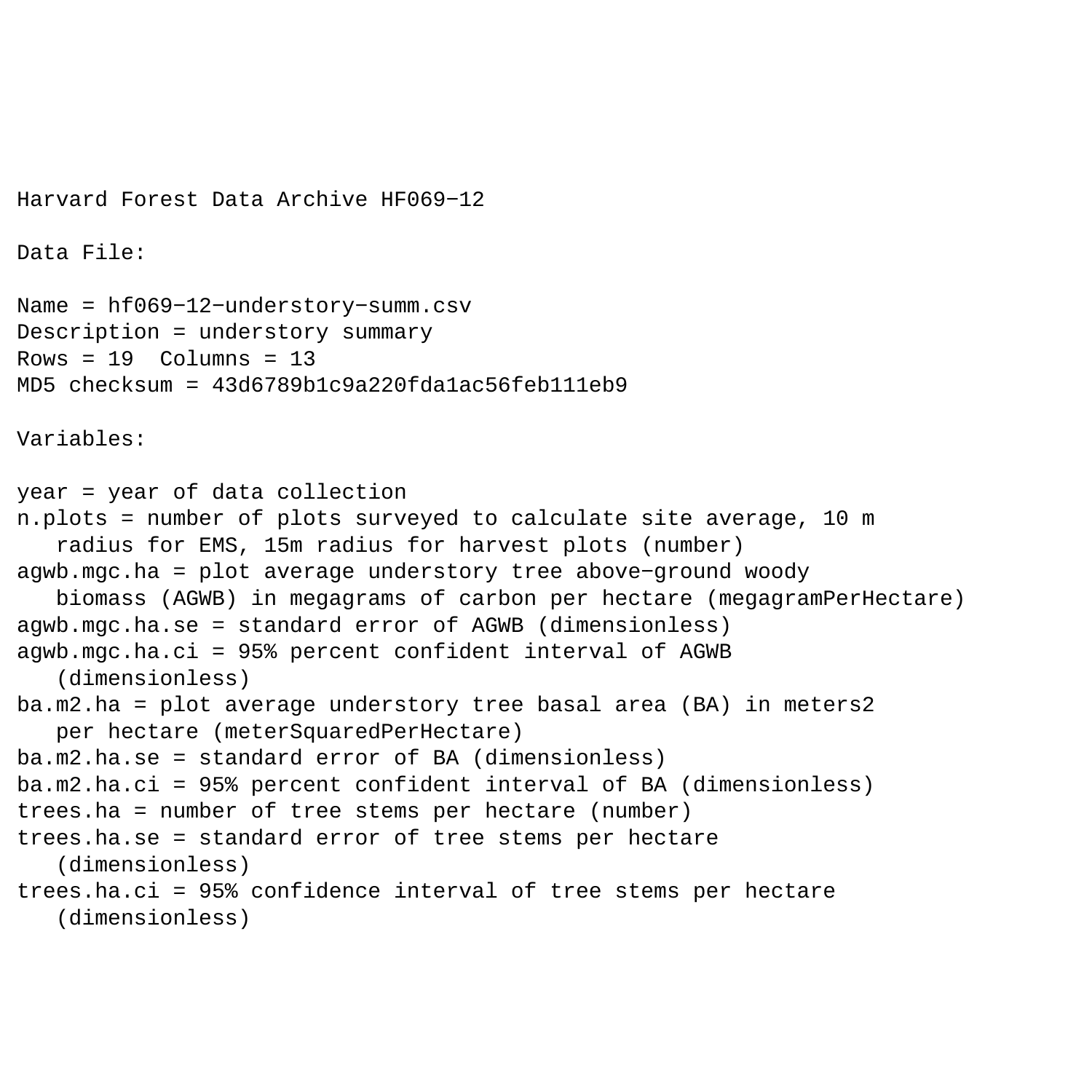| Variable     | Min      | Median   | Mean     | Max      | NAs |
|--------------|----------|----------|----------|----------|-----|
| year         | 2006.000 | 2010.000 | 2011.105 | 2017.000 | 0   |
| n.plots      | 8,000    | 34.000   | 29.125   | 34.000   | 3   |
| agwb.mgc.ha  | 0.322    | 1,260    | 1.268    | 2.280    | 3   |
| agwb.mgc.ha. | 0.041    | 0.190    | 0.166    | 0.300    | 3   |
| agwb.mgc.ha. | 0.083    | 0.387    | 0.351    | 0.709    | 3   |
| ba.m2.ha     | 0.281    | 0.916    | 0.913    | 1.600    | 3   |
| ba.m2.ha.se  | 0.037    | 0.120    | 0.118    | 0.239    | 3   |
| ba.m2.ha.ci  | 0.075    | 0.245    | 0.250    | 0.565    | 3   |
| trees.ha     | 241.000  | 611.500  | 700.875  | 1760.000 | 3   |
| trees.ha.se  | 28,000   | 68.000   | 107.431  | 487.000  | 3   |
| trees.ha.ci  | 57.000   | 138.500  | 233.981  | 1150.000 | 3   |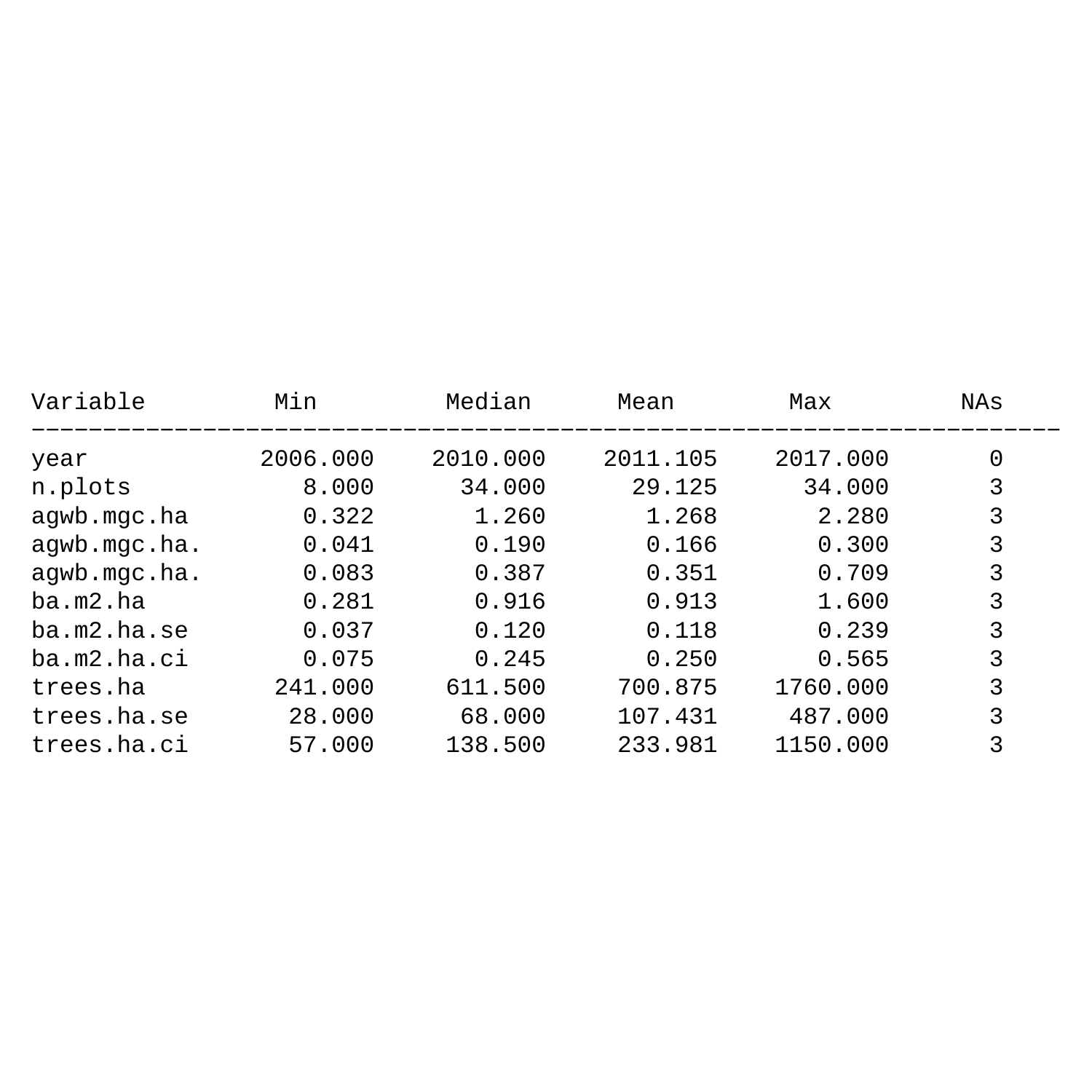## **HF069−12 Plot 1**

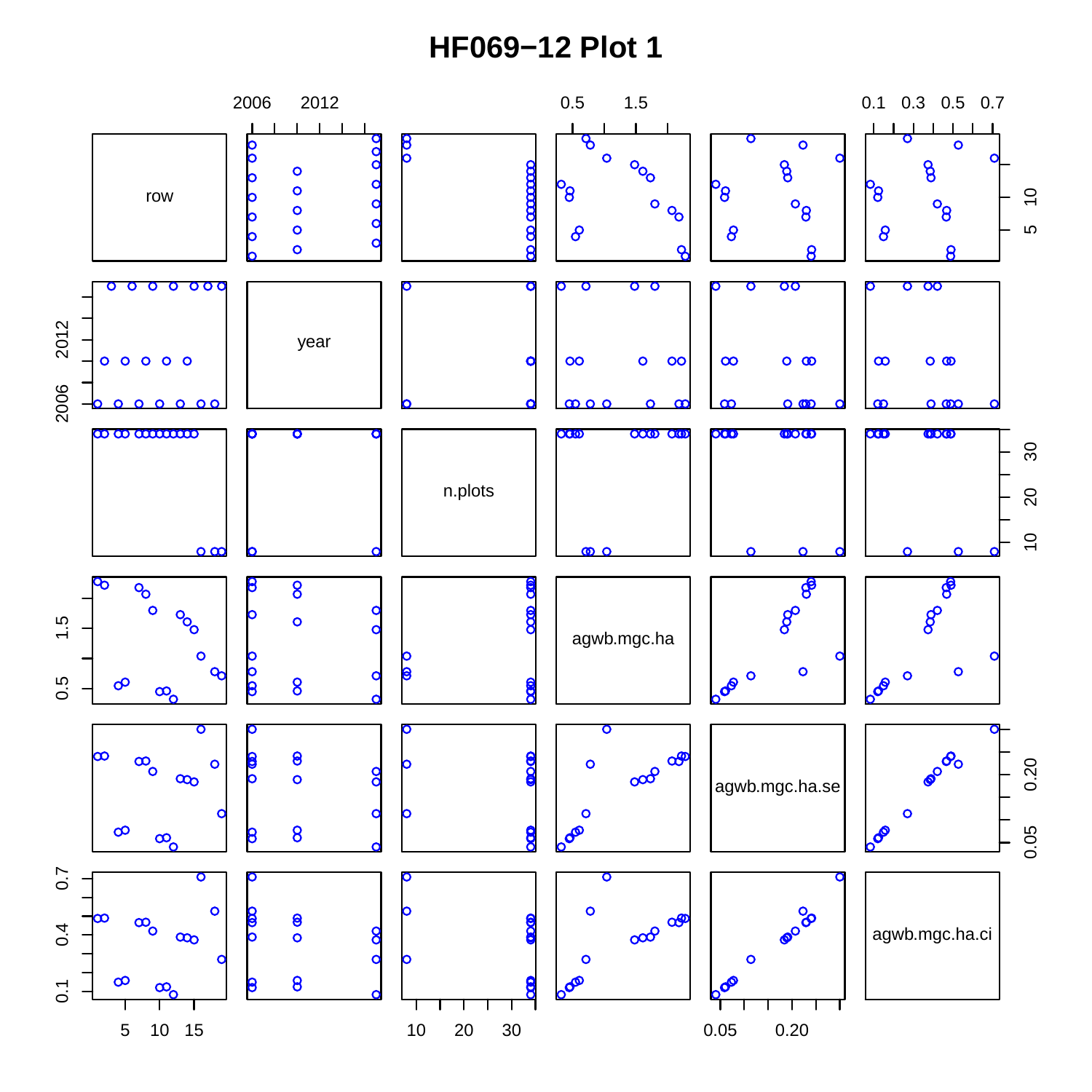## **HF069−12 Plot 2**